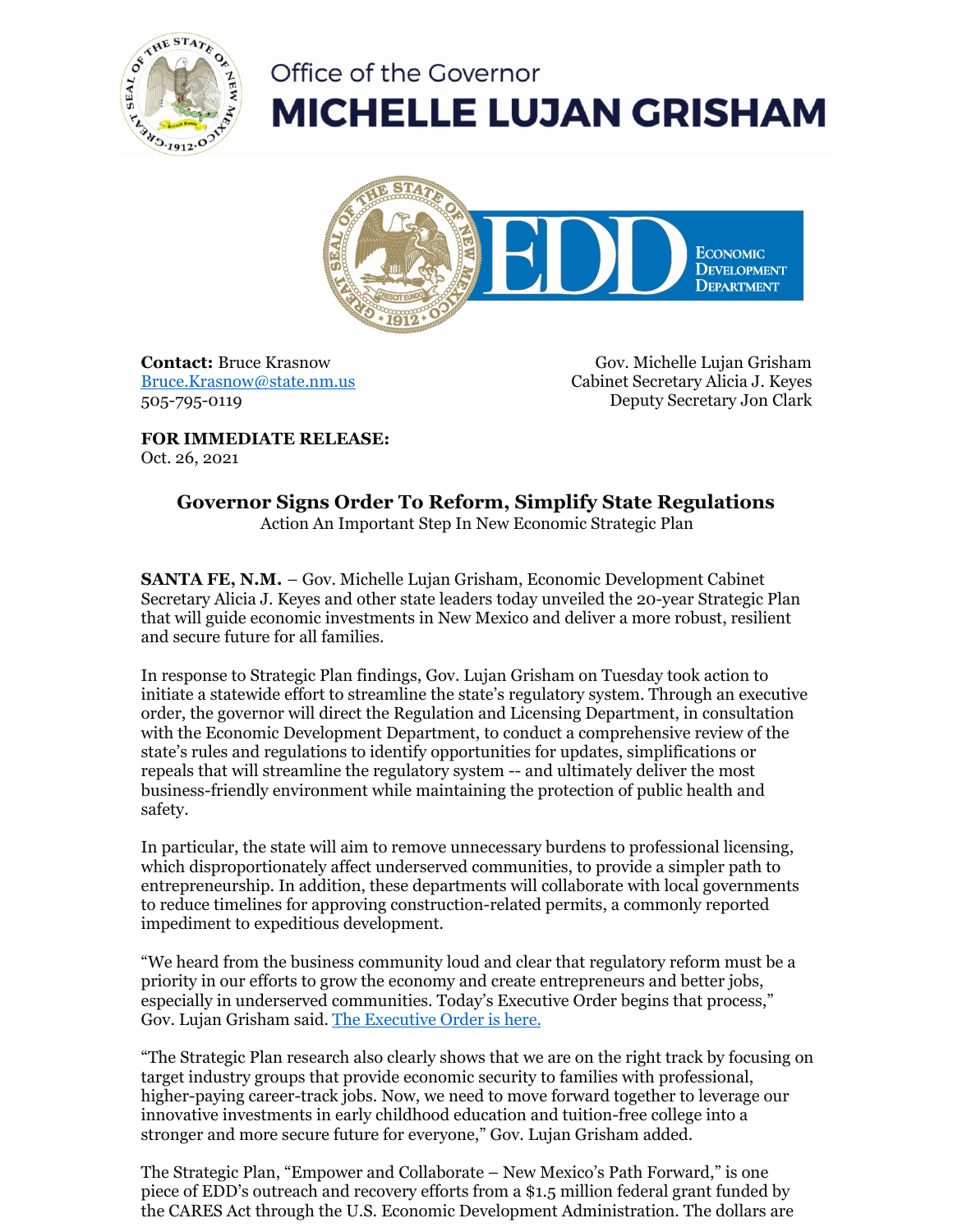helping to fund economic relief and recovery assistance across the state. The Strategic Plan research was undertaken by SRI International, a Menlo Park, Ca. -based consulting group. SRI engaged in hundreds of interviews, crunched data and financial information, and did independent analysis to derive its actions and recommendations.

The Plan was unveiled by Gov. Lujan Grisham and Cabinet officials at a Tuesday news conference. Guests included business leaders and representatives of local governments.

"The state has never before undertaken such an extensive economic planning effort," Secretary Keyes said. "Still, it is not the final product. It is a *roadmap*, a call to action for state government, local partners, and business and education leaders to come together with more collaboration and innovative public policies. We don't want this plan to sit on a shelf. We're taking action now. Please join us, support us, and we'll bring New Mexico great jobs and the economic success it has never before experienced."

"Modernizing our regulatory system will make our state even more business-friendly while ensuring we continue to protect the health and safety of all New Mexicans. With our Economic Development Department colleagues, we'll eliminate any duplicative and unnecessary regulations and enable our professionals to get licensed in a swift and fair manner," said Regulation and Licensing Superintendent Linda M. Trujillo.

"We applaud the Governor's Executive Order on regulatory reform and reduction. New Mexico's regulatory system is the number one issue our member companies say needs to be improved for them to continue to operate and expand in New Mexico," said New Mexico Chamber Of Commerce President and CEO, Rob Black. "We believe that by reducing the regulatory burden on individuals and small businesses, we increase access to the economy for all New Mexicans, especially for those communities who have been historically disenfranchised or excluded. We are excited to work with the Governor and her team on this important effort."

"The Higher Education Department is dedicated to improving economic prosperity in New Mexico and looks forward to continued collaboration with Gov. Lujan Grisham, the Economic Development Department, and our fellow cabinet agencies to increase opportunities for New Mexicans to succeed here at home," Higher Education Secretary Stephanie Rodriguez said. "We continue to partner with colleges, universities, faculty, and industry partners to better align higher education programs with workforce needs, and to invest in the development of a diversified and highly paid workforce."

"Since day one, Governor Lujan Grisham has been clear about the need and value of crossagency collaboration to provide New Mexico's employers and workforce with the support, responsiveness, and resources to address the diverse needs of our economy," said Department of Workforce Solutions Acting Secretary Ricky Serna. "This level of collaboration will surely shatter the status quo in how we develop a workforce for a stronger economy."

In a summary of its findings, SRI International writes that the COVID-19 pandemic brings to light the need for more economic cooperation. "As workers, consumers, and businesses were forced to adapt to the new realities of the pandemic economy, structural shortcomings of regional and national economies became increasingly apparent. The pandemic has demonstrated how current economic practices and principles have subjected economies to unsustainable dependencies and exacerbated inequalities in communities across the globe."